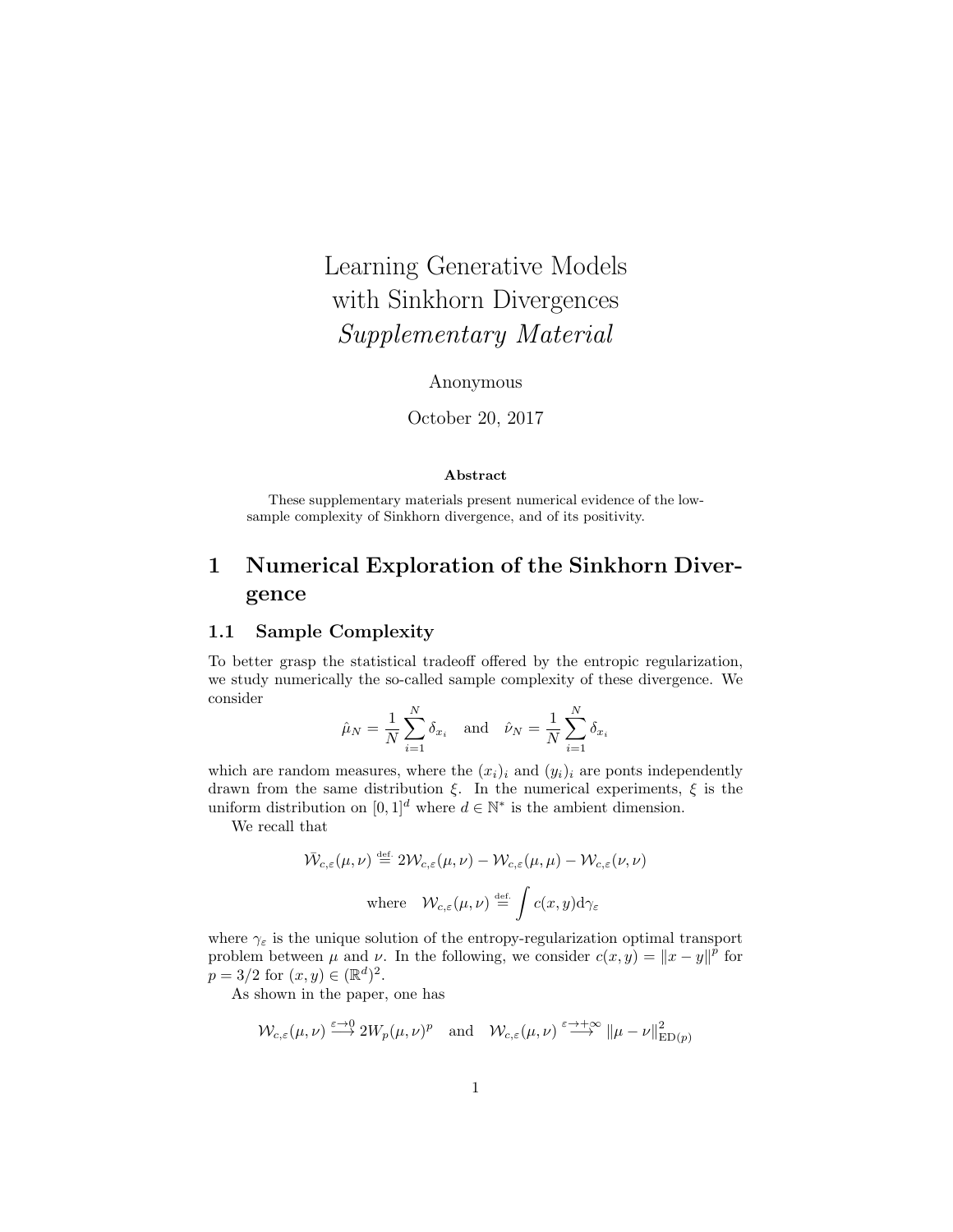

Figure 1: Influence of the regularization  $\varepsilon$  on the sample complexity rate. The plot displays  $\log_{10}(R_{\varepsilon,d}(N))$  as a function of  $\log(N)$ .

where  $W_p$  is the Wasserstein-p distance while  $\|\xi\|_{\mathrm{ED}(p)}^2 = \int - \|x - y\|^p \, \mathrm{d}\xi(x) \mathrm{d}\xi(y)$ is the Energy Distance, which is a special case of MMD norm for  $0 < p < 2$ .

The goal is to study numerically the decay rate toward zero of

$$
R_{\varepsilon,d}(N)\stackrel{\scriptscriptstyle\rm def.}{=} \mathbb{E}(\bar{\mathcal{W}}_{c,\varepsilon}(\hat{\mu}_N,\hat{\nu}_N))
$$

and also analyze the standard deviation

$$
S^2_{\varepsilon,d}(N) \stackrel{\text{def.}}{=} \mathbb{E}(|\bar{\mathcal{W}}_{c,\varepsilon}(\hat{\mu}_N,\hat{\nu}_N) - R_{\varepsilon,d}(N)|^2).
$$

In these formula, the expectation  $\mathbb E$  with respect to random draws of  $(x_i)_i$  and  $(y_i)_i$  is estimated numerically by averaging over  $10^3$  drawings. For optimal transport, i.e.  $\varepsilon = 0$ , it is well-known (we refer to the references given in the paper) that  $R_{0,d}(N) = O(\frac{1}{N^{p/d}})$ , while for MMD norm, i.e.  $\varepsilon = +\infty$ , one has  $R_{+\infty,d}(N) = O(\frac{1}{N}).$ 

Figure 2 (resp. 1) display in log-log plot the decay of  $R_{\varepsilon,d}(N)$  with N, and allows to compare on a single plot the influence of d (resp.  $\varepsilon$ ) for a fixed  $\varepsilon$  (resp. d) on each plot.

From these experiments, one can conclude on this distribution  $\xi$  that:

- $W_{c,\varepsilon}(\mu,\nu) \geq 0$  (more on this in the following section).
- $R_{\varepsilon,d}(N)$  as a polynomial decay of the form  $1/N^{\kappa_{\varepsilon,d}}$ .
- One recovers the known rates  $\kappa_{0,d} = p/d$  (here for  $p = 3/2$ ) and  $\kappa_{\infty,d} = 1$ .
- Small values of  $\varepsilon < 1$  have rates  $\kappa_{\varepsilon,d}$  close to the rate of OT  $\kappa_{0,d}$ .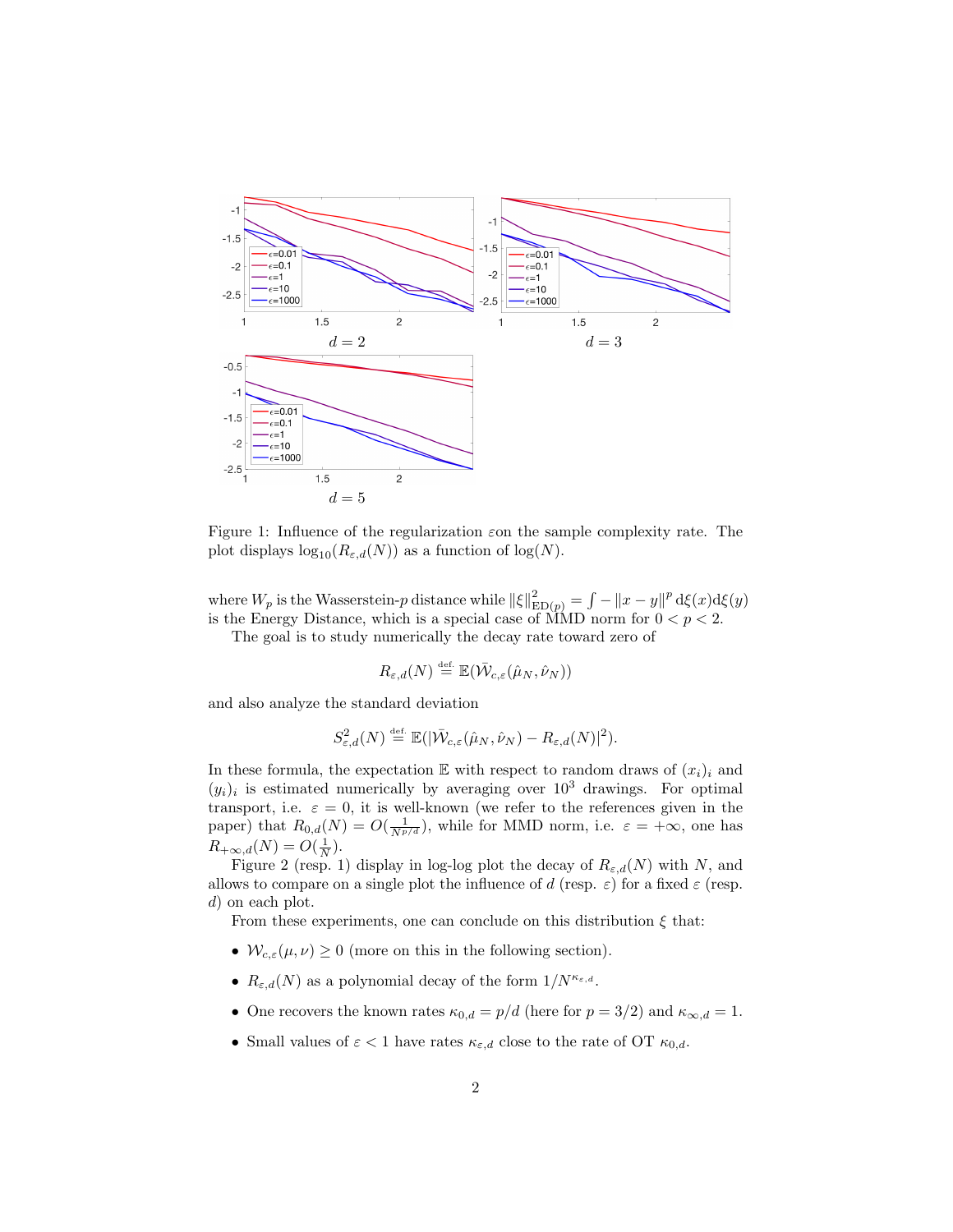

Figure 2: Influence of the dimension d on the sample complexity rate for difference d. The plot displays  $\log_{10}(R_{\varepsilon,d}(N))$  as a function of  $\log(N)$ . The shaded bar display the confidence interval at  $\pm S_{\varepsilon,d}(N)$ .

- Large values of  $\varepsilon > 1$  have rates  $\kappa_{\varepsilon,d}$  matching almost exactly the rate of MMD  $\kappa_{+\infty,d} = 1$ .
- The variance  $S^2_{\varepsilon,d}(N)$  is significantly smaller for small values of  $\varepsilon$  (i.e. close to OT).

Note that similar conclusion are obtained when testing on other distributions  $\xi$ (e.g. a Gaussian).

# 1.2 Positivity

For  $\varepsilon \in \{0, +\infty\}$ , both OT and MMD are distances, so that  $\overline{W}_{\varepsilon,c}(\mu, \nu) = 0$  if and only if  $\mu = \nu$ . It not known whether this property is true for  $0 < \varepsilon < +\infty$ , and this seems a very difficult problem to tackle. We investigate numerically this question by looking at small modification of a discrete input measure  $\mu =$  $\frac{1}{\sum_i}$  $\frac{1}{a_i a_i} \sum_{i=1}^{N} a_i \delta_{x_i}$  where the  $x_i$  are i.i.d. points drawn in  $[0, 1]^2$  and  $(a_i)_i$  are i.i.d. number drawn uniformly in  $[1/2, 1]$ , and perform a small modification

$$
\mu_t \stackrel{\text{def.}}{=} \frac{1}{\sum_i a_{i,t}} \sum_{i=1}^N a_i \delta_{x_{i,t}} \quad \text{where} \quad \begin{cases} a_{i,t} = a_{i,t} + t b_i, \\ x_{i,t} = x_i + t z_i, \end{cases}
$$

where  $(b_i)_i \subset \mathbb{R}$  are i.d.d. Gaussian distributed  $\mathcal{N}(0,1)$  and where  $(z_i)_i \subset \mathbb{R}^2$ are i.d.d. Gaussian distributed  $\mathcal{N}(0, \text{Id}_2)$ .